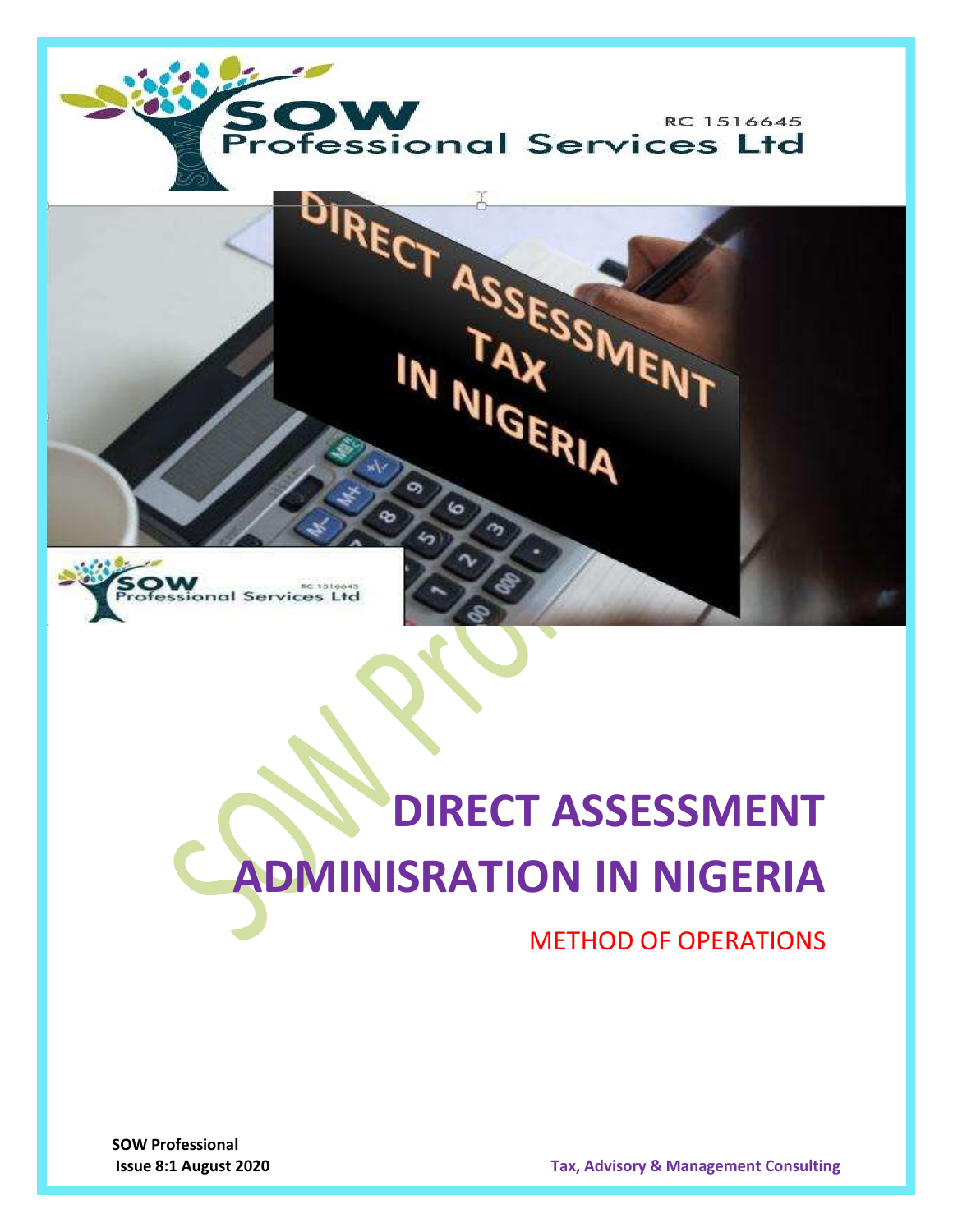

# **DIRECT ASSESSMENT**

#### **DEFINITION**

It is a system through which self-employed persons are assessed and charged to pay tax based on their personal income generated. The self-employed include but not limited to: Professionals (Lawyers, Architects. Accountants, Surveyors, Consultants etc). Contractors, Politicians, Mechanics, Traders, Welders, Vulcanizes, Farmers, Carpenters, Tailors, Butchers, Hairs Dressers, Bricklayers, Dyers, Traders, Artisans, Musicians, Comedians, Athletes and all residents in a particular State who have any source of income.

The Personal Income Tax Act (Cap P8 LFN 2004) as Amended in 2011 imposed tax on individuals who are either in employment or are running their own small businesses, under a Business Name or Partnership or as a Director in an Organisation.

## **PERSONAL INCOME TAX (AMENDMENT) ACT 2011**

The Acts empowered the Federal and States Tax Agency/Boards to identify persons living in or earning income from Nigeria who are required to pay tax, and to assess incomes and tax their incomes using specified guidelines and rules. This law also guides the tax official in identifying the residence of potential taxpayers, as well as the sources

and origins of their incomes for the purpose of taxing the income.

Though collection of Personal Income Tax is a Federal responsibility, this tax is generally collected by State governments from those that are resident in their various States, regardless of whether they are Federal, State, Local Government, or Private Sector workers. The Federal Inland Revenue Service, also collects this tax but, only from residents of the Federal Capital Territory as well as what may be described as highly mobile Federal Workers, Staff of the Ministry of Foreign Affairs, other Nigerians and foreigners outside the country, but earning income in Nigeria (non-residents), Expatriate Workers resident in Nigeria, Police Officers, and Military Officers. Civilians working in Police and Military formations, however, pay to their respective States of residence.

## **TYPES OF PERSONAL INCOME TAX**

Under the Act, Personal Income Tax for Individuals are divided into 2 types:

- 1. Pay As You Earn (PAYE): This is imposed on individuals, who are in employment and is expected to be deducted at source and remitted monthly, by the employers of such employee.
- 2. Direct Assessment: This is imposed on individuals who are in selfemployment or Partnership. The process and procedures guiding this type of payment are discussed in further.

**SOW Professional**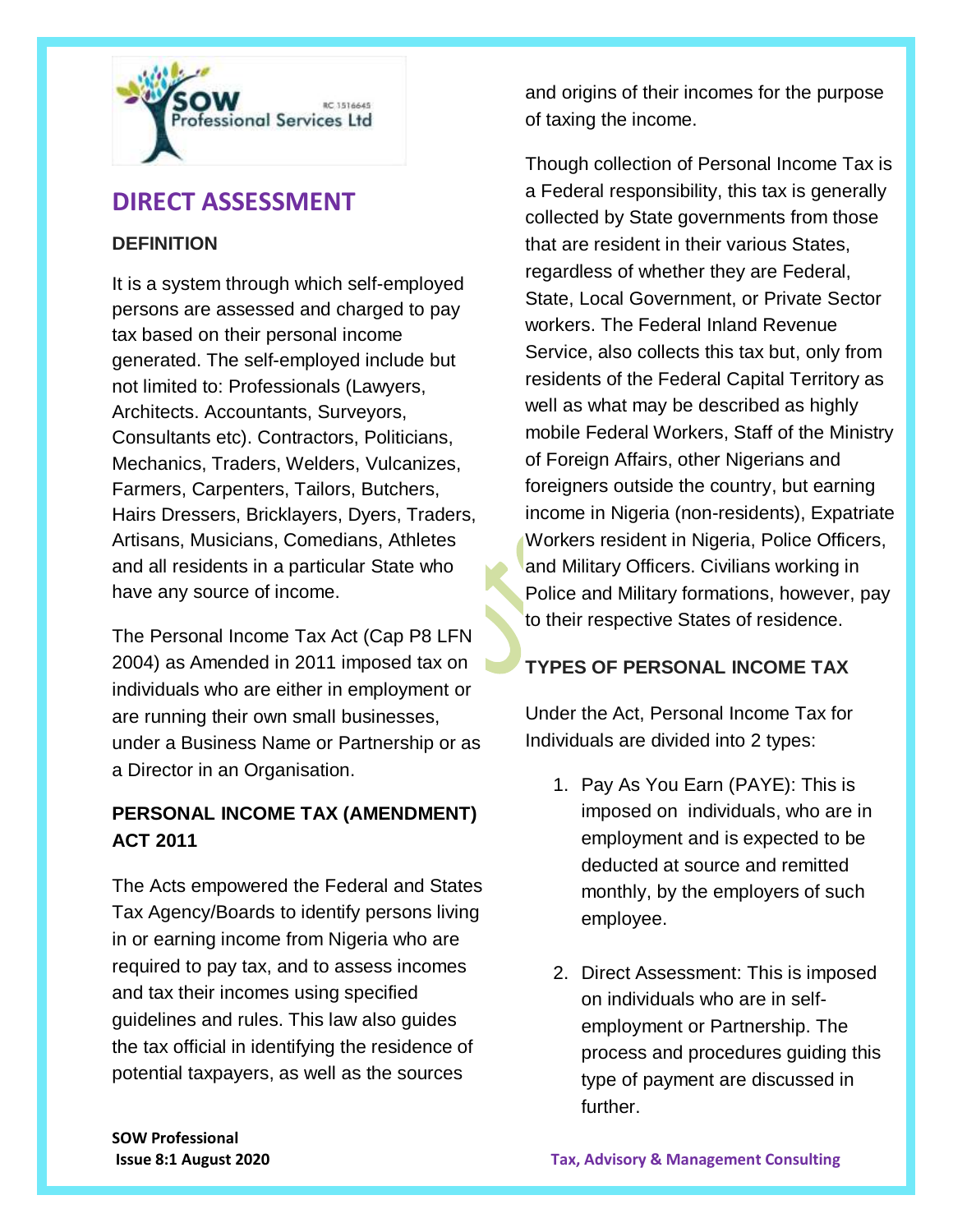# **DIRECT ASSESSMENT ADMINISRATION IN NIGERIA**

#### **METHOD OF OPERATION**

The above mentioned categories of people can be assessed through the following:

#### **(A) SELF-ASSESSMENT**

It is a system where a taxable person voluntarily assess himself, file tax returns and pays to the State Internal Revenue Agency (SIR) of his or her residence. For instance Tax Payer who resides in Lagos has a responsibility to pay to Lagos Internal Revenue Services (LIRS).

The self-assessment filed may be subjected to review from time to time by respective State Internal Revenue.

#### **(B) GOVERNMENT ASSESSMENT**

It is a system where the tax payer is assessed by State Board of Internal Revenue after a Tax Payer has filled and returned his annual tax returns for the relevant year of assessment

# **(C) BEST OF JUDGEMENT ASSESSMENT (BOJ)**

It is a process where the State Internal Revenue uses the Information available to it to raise an assessment on a tax payer, who fails to file his returns within the stipulated period as allowed by law.

## **PROCEDURES FOR SELF-ASSESSMENT**

- 1. Collect the Self-Assessment form from the Head Office or any Area Revenue Office nearest to you
- 2. Complete the form honestly, indicating your actual Income for the relevant years of assessment.
- 3. Indicate the correct tax you should pay based on the approved selfassessment tax table

**SOW Professional** 

- 4. Pay the tax to any of the designated Bank Accounts or Transfers and make sure you collect an-e-receipt instantly.
- 5. Payment could be made in cash, cheques or bank draft to designated bank accounts as stipulated the State Internal Revenue Agency.
- 6. Having assessed and paid, the Revenue will review to ascertain the correctness of the assessments; and may accepts or review the assessment either upward or downward.

The process of Direct Assessment filing has been automated by many State of Internal Revenue Agency in Nigeria, hence, online processing of this is available, depending on your State of residence.

It is also important to note, that as Sole Proprietor or a Director of a Company registered with a Business Name status, the tax clearance for the Sole Proprietor or a Director suffice for the business organisation.

**Samuel Omofojoye** is the Director, Strategy & Operations at SOW Professional Services Ltd and Director of Centre, [International Centre for Tax](https://www.ictrd.org.ng/)  [Research & Development \(ICTRD\).](https://www.ictrd.org.ng/) He is an Author, Management Consultant and a Public Speaker on Tax, Business Development, Corporate Governance and Digital Disruption.

## Visit our blog:

<https://www.sowprofessional.com/our-blog/> for more in-depth information on tax and business improvement matters